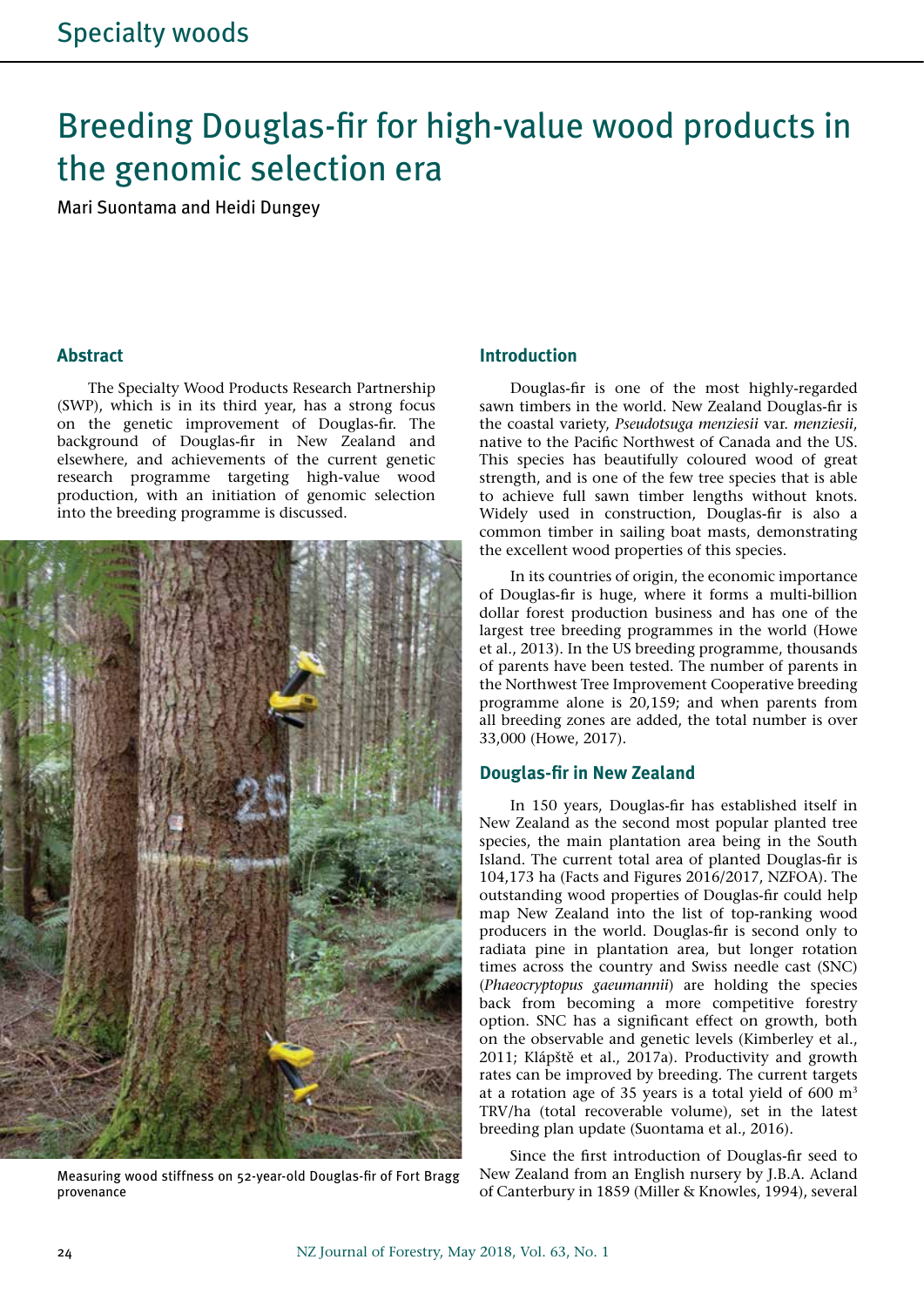importations of seed have been recorded. These include seed from natural stands or selected material from the Pacific Northwest of the US (Miller & Knowles, 1994; Shelbourne et al., 2007; Low et al., 2009). The first steps of breeding can be considered to have taken place in the 1950s by planting trials to test different provenances from Washington, Oregon and California (Shelbourne et al., 2007). Further provenance tests were planted in the 1970s.

The latest significant seed introduction into the breeding programme was in the early 1990s, with a collection of seed from an impressive 240 openpollinated families from 21 coastal Oregon and Californian provenances (Shelbourne et al., 2007; Low et al., 2009). This material from the Douglas-fir Research Co-operative was planted out in 1996 at four different sites – one in the North Island and the other trials in the northern and southern parts of the South Island (Dungey et al., 2012). The breeding programme has progressed slowly since then, with the first generation seed orchards currently in production and first attempts to evaluate second generation progeny trials having recently been undertaken.

## **New research through the SWP Research Partnership**

The Specialty Wood Products Research Partnership (SWP) is in its third year (https://fgr.nz/programmes/ alternative-species/swp-programme/) and has a strong focus on the genetic improvement of Douglas-fir. A comprehensive reassessment of the 1996 progeny trials in Kaingaroa and Gowan Hill at age 21 has recently taken place and the genetic evaluation of the trials provides future direction about how to proceed in breeding. An emphasis on breeding objectives has been put on productivity and vigour since the beginning of the breeding programme.

Additionally, an overall tree form (more specifically stem form), absence of forking, ramicorn branching and density of crown have been critical traits to improve (Shelbourne et al., 2007). When the breeding objectives for Douglas-fir were recently reviewed, one of the major attributes for genetic improvement was stem form, which in some cases has been considered to be below acceptable quality for any sawn timber production in the current breeding programme material. Fortunately, stem straightness in Douglas-fir can be improved by selection since up to 45% of the trait variation is controlled by genetic effects (Klápště et al., 2017a).

Our recent analysis of the 1996 progeny trials showed that selection for faster growth does not support selection of good stem form (Klápště et al., 2017a). Consequently, selection for multiple breeding objective traits must compromise between productivity and stem form. Other form traits such as branching habit show low genetic variation (both additive genetic variation and provenance level variation), which suggests that other contributors (i.e. silviculture) may have greater



Latest progeny trial planted at Gowan Hill in Southland at young age

influence on this trait. It is interesting that productivity is again unfavourably correlated with branching (Klápště et al., 2017a).

Magalska and Howe (2014) reported similar unfavourable associations between productivity and stem defects in the species natural habitat in western Oregon and Washington, where stem defects were explicitly forks and ramicorn branching. Interestingly, more productive sites expressed more stem defects. Previous studies did not identify any clear associations between abiotic sites' attributes (soil, topographic, climatic) and stem defects (Magalska & Howe, 2014).

#### **Swiss needle cast**

The effects of SNC on tree growth since its first identification in New Zealand in 1959 are not trivial and have been well studied. Scion's permanent sample plot (PSP) measurements have shown that over a period of 30 years the average growth loss due to SNC across the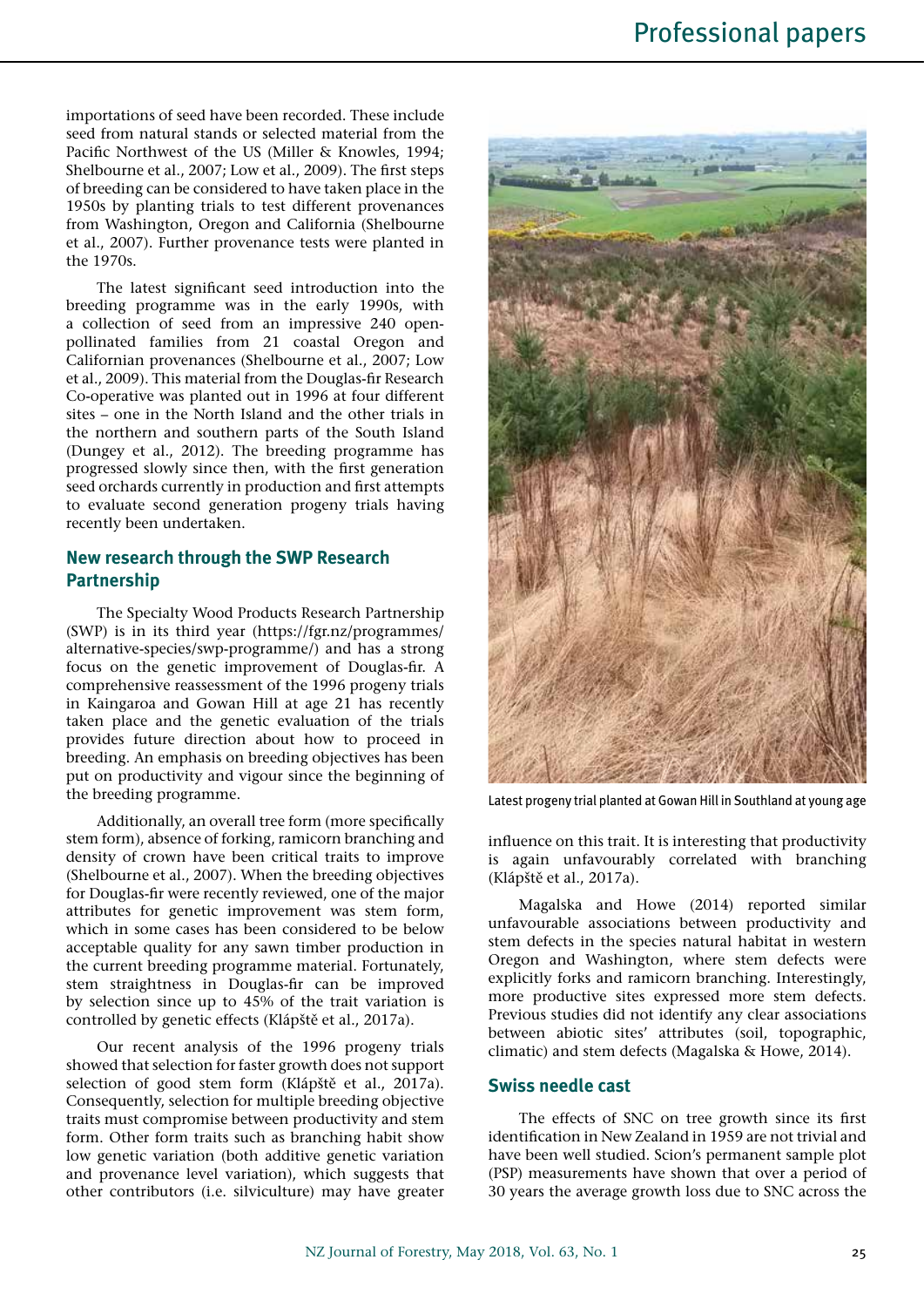whole country was 30%, and was greater in the North (35%) than in the South Island (23%) (Kimberley et al., 2011). However, the decline in growth rate stabilised to a lower level in later years. The breeding goal is to select against SNC and find resistant genotypes by culling susceptible individuals.

In the recent breeding plan review, the breeding target for needle retention was set to needles being retained for three years of growth (Suontama et al., 2016). Our current knowledge is that the average needle retention in Kaingaroa Forest is the full retention of one-year-old needles and the partial retention of twoyear-old needles, estimated from a single progeny trial assessment. Some years ago, Watt et al. (2010) predicted that the average needle retention measured from 34 variable sites across the country was 78% (range from 40% to 100%), where needle retention had a significant negative linear relationship with pathogen abundance. A colonisation of the pathogen was positively associated with early winter temperature and late spring rainfall (Watt et al., 2010), while the disease itself affects growth less on cooler sites (Kimberley et al. 2011).

Early provenance testing identified that Californian provenances were generally more productive than tree material originating from Oregon and Washington (Shelbourne et al., 2007). The Douglas-fir breeding programme is at very early stages compared to a few other New Zealand tree breeding programmes; the most advanced is *E. nitens* moving towards its fourth generation and radiata pine in its third generation. Due to the early phase of breeding, it is obvious that provenance differences play a significant role in selection in Douglas-fir.

When it comes to productivity, we recently estimated based on 21-year-old material (1996 progeny trials) from North and South Island sites, that the tree

material coming from Californian provenances is more productive than those from Oregon, but had poorer tree form (Klápště et al., 2017a). On the other hand, Californian provenances in the North Island are more prone to SNC than Oregon provenances. This leads to the outcome that the growth potential of Californian seed-lots in the North Island is masked by the presence of SNC, and conversely in the South Island, Californian seed-lots seem to grow faster due to the absence of SNC.

Overall, Oregon provenances stood out as having a better genetic potential for the breeding objective than Californian provenances. Selection for resistance to SNC on the basis of needle retention at an early age is a useful direct indicator of a healthy tree since 36% of the trait variation at age 7 was due to genetics (Dungey et al., 2012) and 18% at age 21 (Klápště et al., 2017a). Red needle cast (RNC) is a new threat for Douglasfir. Monitoring and research are at the early stage for RNC, and genetic studies are required to determine the resistance of different seed sources if the disease turns out be a large-scale problem for this species.

# **Research in genomic selection using Scion's Strategic Science Investment Fund**

Research on the implementation of genomic selection was initiated during the first year of the SWP programme following the review of the Douglas-fir breeding programme. To support the value proposition of genomic selection in the breeding programme, an economic comparison of traditional and genomic selection breeding was undertaken (Corbett et al., 2017). Genomic selection was projected to deliver \$2.8 million net present value (NPV) for forest growers alone, compared with traditional breeding, which expected a negative NPV of \$4.5 million (assuming a 6% rate of return). Figures for wood processors were \$45 NPV million with genomic



Left to right: Douglas-fir trial in Southland; New Zealand-grown Douglas-fir at age 77; permanent sample plot in Rotorua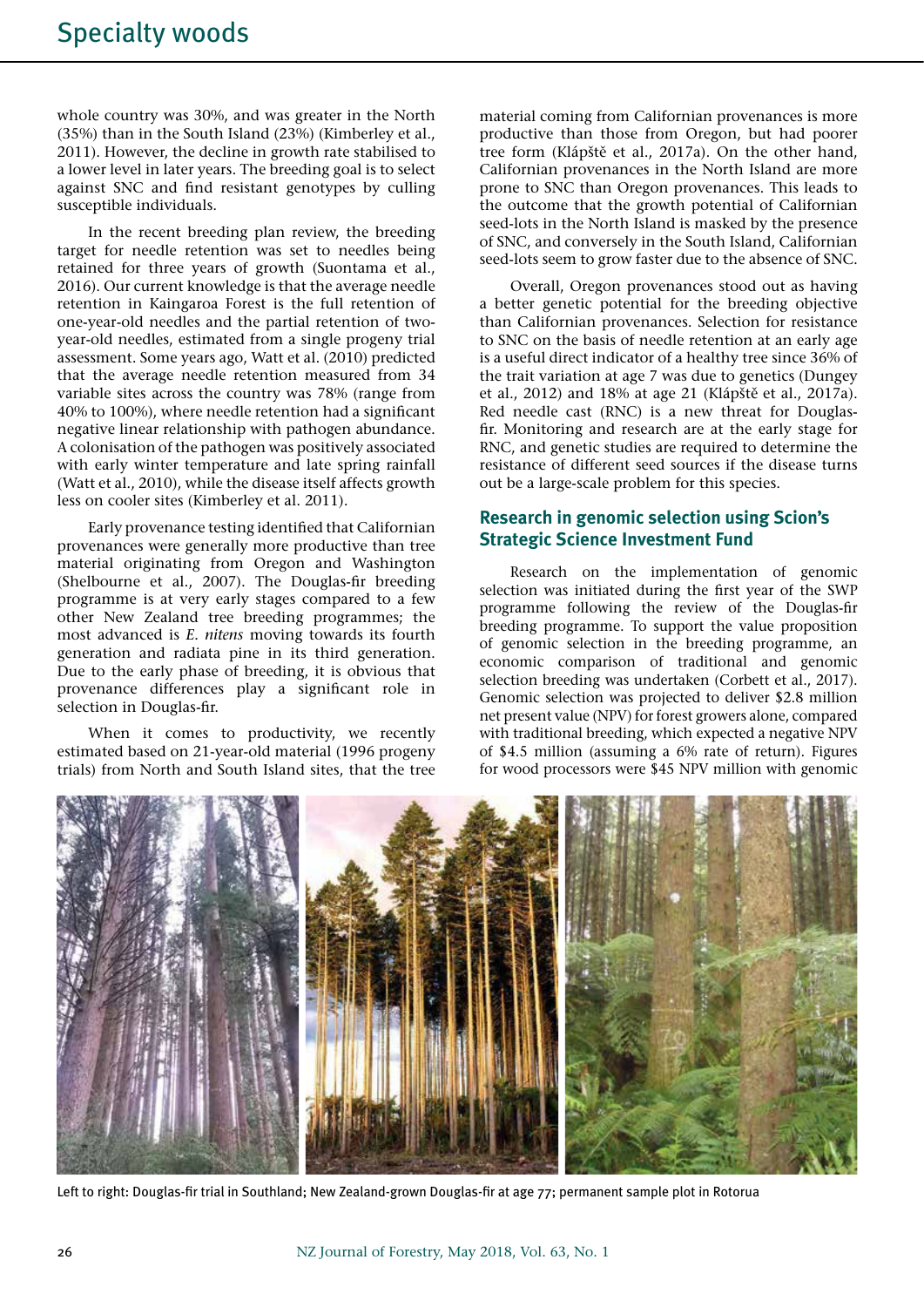

Douglas-fir stand in Southland Bark windows for DNA

selection and \$41 million NPV with traditional breeding (Corbett et al., 2017).

The major goal of genomic selection in New Zealand Douglas-fir is to utilise the realised relationships determined from DNA markers for breeding value estimation. Without a doubt, this will enhance Douglasfir breeding, especially when most of the current tree material in the programme is from open-pollinated seed orchards. Not only will this deliver a greater certainty for the selection of seed orchard and breeding population material, but it is possible that much more rapid delivery of improved seed will be available through shorter generation intervals by skipping the progeny testing phase.

The SWP programme will test genomic predicted breeding values for the first time in the 1996 progeny tests. This work will show us what the potential is for the technology to deliver greater gains to forest growers in New Zealand. We will develop the first genomic prediction models that will allow breeding value estimation on the basis of genomic data only. Genomic data is derived from living tree tissues (needles or cambium) by extracting DNA and genotyping individual DNA samples by comparing them in a collection of genetic markers – Single Nucleotide Polymorphisms (SNPs) – which have been tested to accurately differentiate individual genotypes in a population.

Scion initiated contact with Oregon State University (OSU) during 2016 with the intent to build collaboration around the SNPs that they developed in Douglas-fir. Since then, Glenn Howe has been involved in the SWP programme. The OSU research team led by him have developed a more robust SNP resource for Douglas-fir for genotype population candidates using 60K SNP markers (Howe et al., 2013; Howe, 2017). We are fortunate to be collaborating with this group with access to the SNPs for genotyping.

Many breeding population-specific parameters affect the success of the implementation of genomic

breeding values in tree breeding programmes. One is the genetic variability of the breeding population that can be measured as effective population size, which calculates parental individuals not related to each other. Therefore, a large genetic diversity in the training population is important. At the beginning of the research project, we revised the breeding population structure by monitoring different breeding trial materials that would cover as much of the genetic diversity as possible (Klápště et al. 2017b).

In addition, robust pedigrees are required in order to compare genomic estimated breeding values with pedigree-based breeding values. Equally important, the availability of sound phenotypic data is necessary and it must describe breeding objective traits well. Based on these key criteria, the two 1996 planted progeny trials in Kaingaroa and Gowan Hill were selected to be the first training population for genomic selection proofof-concept in Douglas-fir.

In a compromise between the available research funds, field sampling, DNA extraction and genotyping costs, we have sampled 1,000 individuals at Kaingaroa and 1,000 individuals at Gowan Hill for DNA. Due to the reason that these trees were already over 20 years old, needles could not be safely collected, so DNA was extracted from the cambium by cutting bark windows from trees. Timing of the cambium collection is critical since it must be carried out when the cambium is actively developing to ensure enough good quality DNA for extraction (Klápště et al., 2017b).

Seasonal cambium collection at the Kaingaroa site was carried out in February-March and in the Gowan Hill site in early April. Nevertheless, the use of cambium as a source of genomic DNA required testing and modification of our existing standard DNA protocol. Scion has contracted genotyping with the USA service provider GeneSeek/Neogen, where DNA samples have been recently shipped for genotyping. By June 2018, we expect to have the first set of data